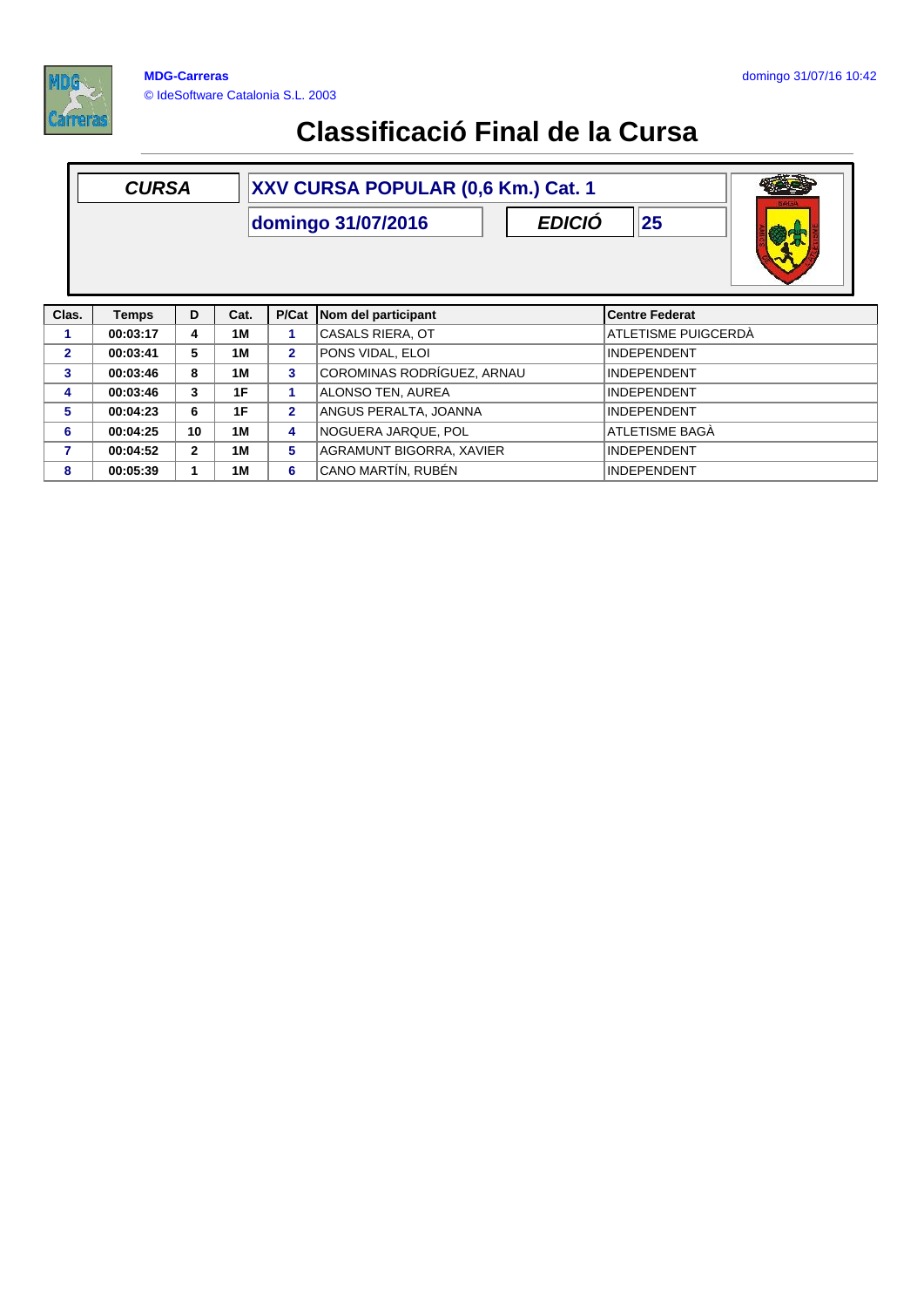

|                | XXV CURSA POPULAR (1,6 Km.) Cat. 2<br><b>CURSA</b><br>25<br><b>EDICIÓ</b><br>domingo 31/07/2016 |     |           |                         |                            |                       |  |
|----------------|-------------------------------------------------------------------------------------------------|-----|-----------|-------------------------|----------------------------|-----------------------|--|
| Clas.          | <b>Temps</b>                                                                                    | D   | Cat.      | P/Cat                   | Nom del participant        | <b>Centre Federat</b> |  |
| 1              | 00:08:30                                                                                        | 215 | <b>2M</b> | 1                       | MILLAN BAÑOS, NIKO         | <b>INDEPENDENT</b>    |  |
| $\overline{2}$ | 00:08:34                                                                                        | 209 | <b>2M</b> | $\overline{2}$          | PUYUELO MARRUGAT, JOAN     | <b>INDEPENDENT</b>    |  |
| 3 <sup>1</sup> | 00:08:37                                                                                        | 219 | <b>2M</b> | $\overline{\mathbf{3}}$ | COROMINAS RODRÍGUEZ, ROGER | <b>INDEPENDENT</b>    |  |
| 4              | 00:10:17                                                                                        | 208 | 2F        | 1                       | SEGOVIA VELASCO, ABRIL     | <b>UAR</b>            |  |
| 5.             | 00:10:20                                                                                        | 218 | <b>2M</b> | 4                       | BALAGUER NOGUERA, JOAN     | ATLETISME BAGA        |  |
| 6              | 00:10:24                                                                                        | 221 | <b>2M</b> | 5                       | REOLID DÍAZ, SERGIO        | <b>INDEPENDENT</b>    |  |
| 7              | 00:11:08                                                                                        | 210 | <b>2M</b> | 6                       | PERICH CASTELLET, ARNAU    | <b>HC SENTMENAT</b>   |  |
| 8              | 00:13:28                                                                                        | 222 | 2F        | $\overline{2}$          | AMILLS FARRAS, MARTINA     | <b>BAGA FINISHERS</b> |  |
| 9              | 00:14:41                                                                                        | 220 | 2F        | 3                       | HELLIN ÁLVAREZ, ANNA       | <b>BAGÀ FINISHERS</b> |  |
| 10             | 00:14:45                                                                                        | 223 | <b>2M</b> | 7                       | PRADES FARRAS, GUILLEM     |                       |  |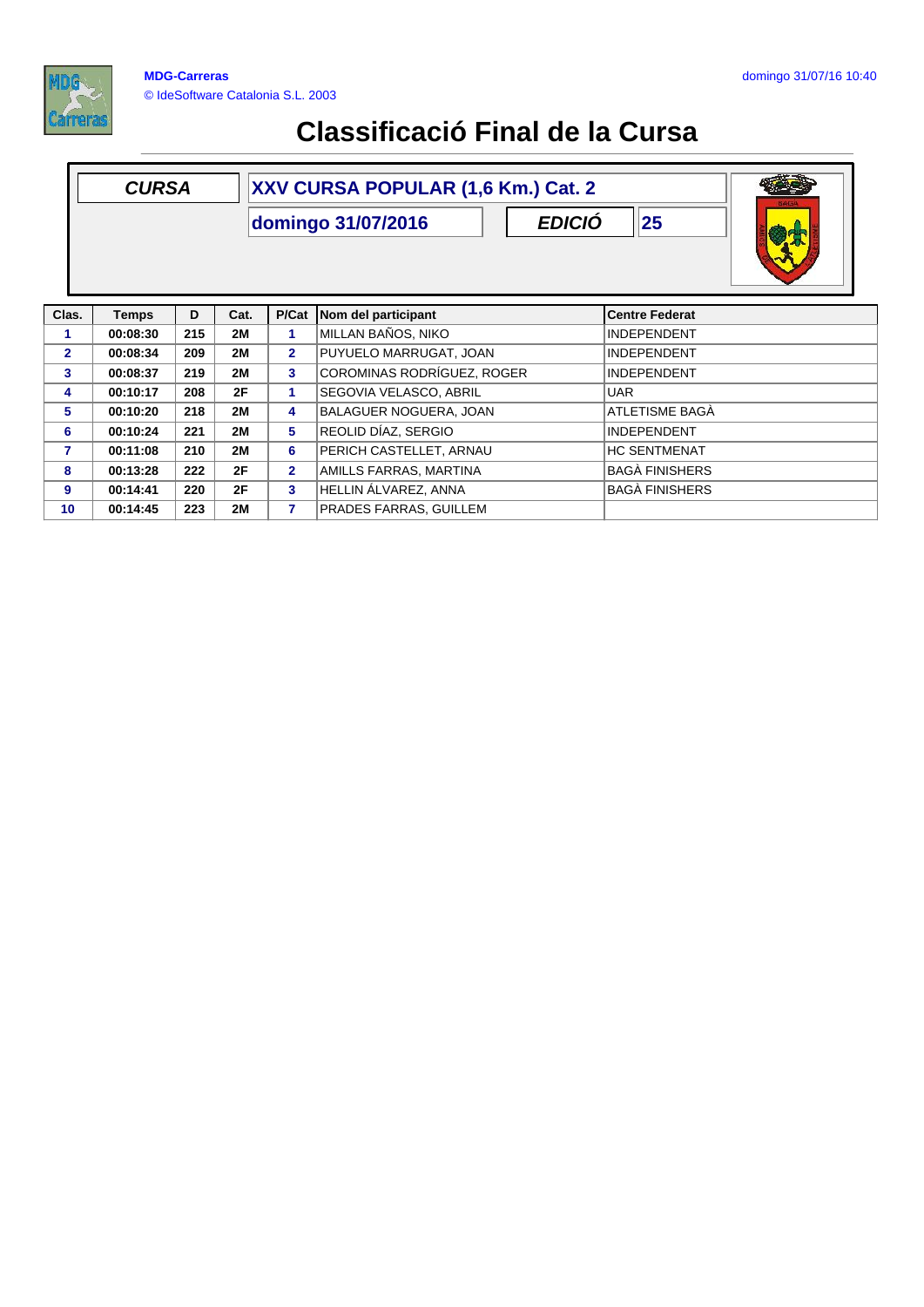

| <b>CURSA</b>   |              |     |                                                 | XXV CURSA POPULAR (3,6 Km.) Cat. 3 |                         |                       |  |  |  |  |
|----------------|--------------|-----|-------------------------------------------------|------------------------------------|-------------------------|-----------------------|--|--|--|--|
|                |              |     | 25<br><b>EDICIÓ</b><br>domingo 31/07/2016<br>晚宋 |                                    |                         |                       |  |  |  |  |
| Clas.          | <b>Temps</b> | D   | Cat.                                            | P/Cat                              | Nom del participant     | <b>Centre Federat</b> |  |  |  |  |
| 1.             | 00:16:20     | 300 | 3M                                              | 1.                                 | SEGOVIA VELASCO, PAU    | <b>UAR</b>            |  |  |  |  |
| $\overline{2}$ | 00:17:19     | 307 | 3M                                              | $\overline{2}$                     | MARTÍNEZ LLOBET, PERE   | ATLETISME BAGÀ        |  |  |  |  |
| $\mathbf{3}$   | 00:17:21     | 301 | 3M                                              | 3                                  | TOMÀS PALÀ, JORDI       | <b>INDEPENDENT</b>    |  |  |  |  |
| 4              | 00:17:50     | 304 | 3M                                              | 4                                  | QUEVEDO CABALLE, JOSEP  | <b>INDEPENDENT</b>    |  |  |  |  |
| 5              | 00:19:40     | 309 | 3M                                              | 5                                  | HELLIN ÁLVAREZ, HERCTOR | <b>BAGÀ FINISHERS</b> |  |  |  |  |
| 6              | 00:19:48     | 302 | 3F                                              | 1.                                 | PUYUELO LLANOS, LAURA   | ATLÈTIC MOLLET        |  |  |  |  |
| 7              | 00:19:48     | 303 | 3F                                              | $\overline{2}$                     | PUYUELO LLANOS, NÚRIA   | ATLÈTIC MOLLET        |  |  |  |  |
| 8              | 00:20:00     | 305 | 3F                                              | 3                                  | CASALS RIERA, MARTINA   | ATLETISME PUIGCERDA   |  |  |  |  |
| 9              | 00:22:31     | 306 | 3F                                              | 4                                  | PERICH CASTELLET, XÉNIA | C.N. CALDES           |  |  |  |  |
| 10             | 00:24:24     | 308 | 3F                                              | 5.                                 | MACIAS CASTILLO, ELENA  | ATLETISME BAGÀ        |  |  |  |  |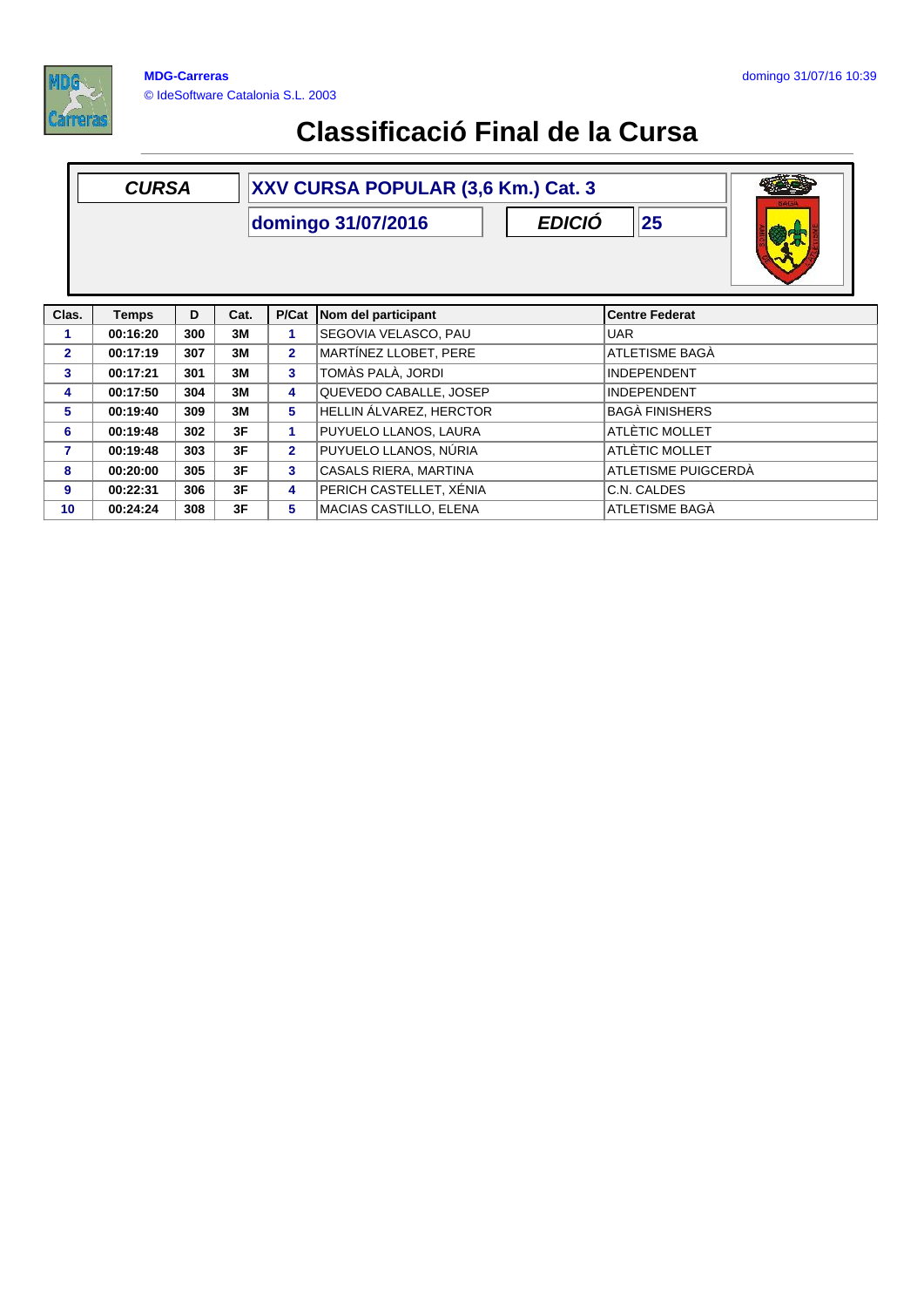

|                | XXV CURSA POPULAR (6,2 Km.) Cat. 4<br><b>CURSA</b><br><b>EDICIÓ</b><br>25<br>domingo 31/07/2016 |     |      |    |                           |  |                       |  |
|----------------|-------------------------------------------------------------------------------------------------|-----|------|----|---------------------------|--|-----------------------|--|
| Clas.          | <b>Temps</b>                                                                                    | D   | Cat. |    | P/Cat Nom del participant |  | <b>Centre Federat</b> |  |
|                | 00:28:02                                                                                        | 404 | 4M   |    | PRADELL GRÀCIA, JORDI     |  | ATLETISME BAGÀ        |  |
| $\overline{2}$ | 00:28:17                                                                                        | 403 | 4F   |    | PRADELL GRÀCIA, MERCÈ     |  | <b>ATLETISME BAGÀ</b> |  |
| 3              | 00:28:36                                                                                        | 400 | 4M   | 2. | CANAL CUNILL, PAU         |  | <b>UEC BAGA</b>       |  |

**4 00:29:13 408 4F 2** ALARCÓN GARCIA, CLAUDIA INDEPENDENT **5 00:32:00 401 4M 3** SITJAS DEL AGUILA, DÍDAC INDEPENDENT

**6 00:32:00 405 4M 4** SITJAS DEL AGUILA, NOÉ C.A. TAYMORY SPIRIDON